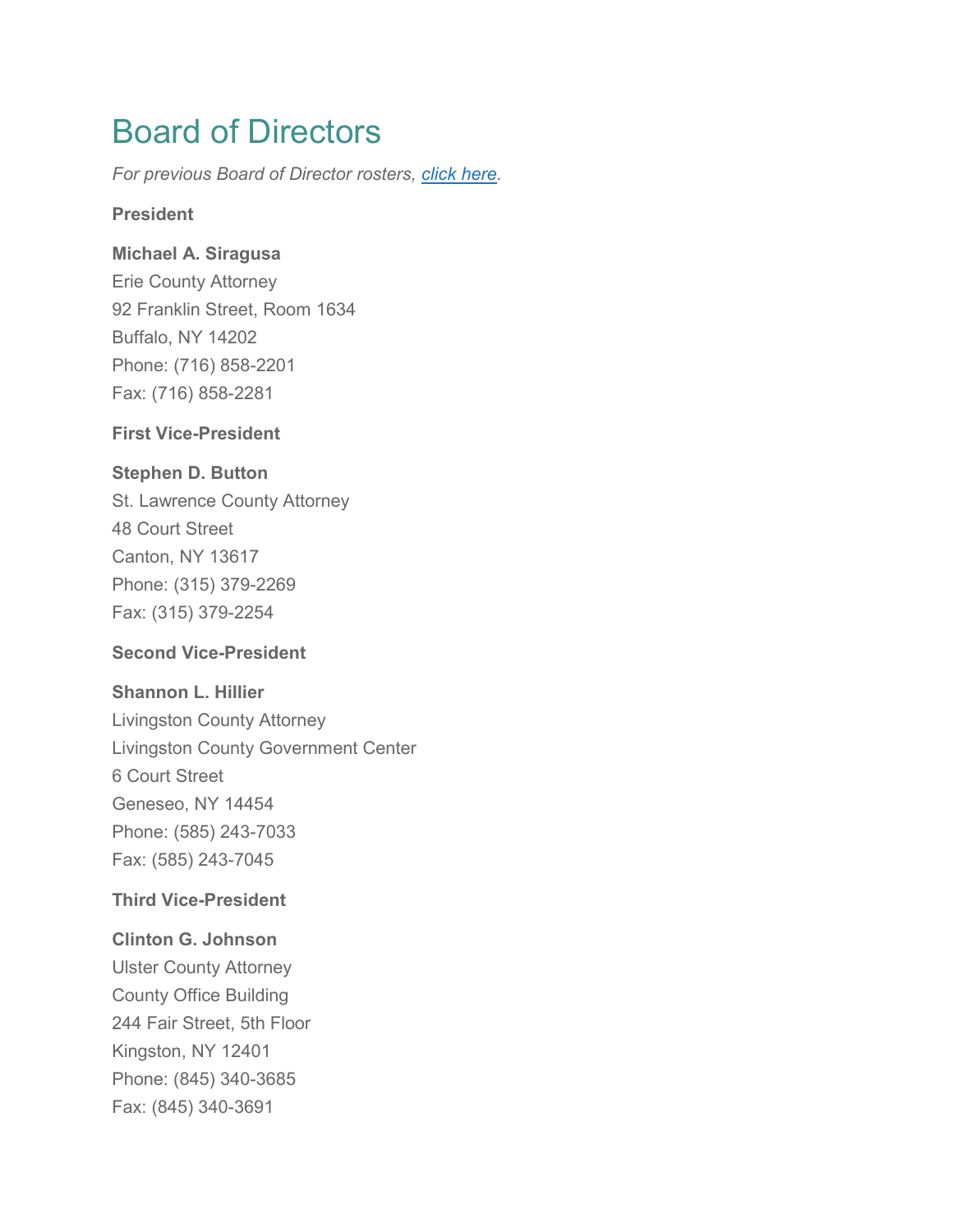## **Director**

## **Langdon Chapman**

Orange County Attorney Orange County Government Center 255 Main Street Goshen, NY 10924 Phone: (845) 291-3150

## **Director**

# **Tina Wayland-Smith**

Madison County Attorney 138 North Court Street PO Box 635 Wampsville, NY 13163 Phone: (315) 366-2203 Fax: (315) 366-2502

## **Director**

# **Thomas Humbach**

Rockland County Attorney 11 New Hempstead Road New City, NY 10956 Phone: (845) 638-5180 Fax: (845) 638-5676

#### **Director**

#### **Immediate Past President**

# **Stephen Louis**

Chief, Legal Counsel Division and Member of the Executive Staff New York City Law Department Office of the Corporation Counsel 100 Church Street New York, NY 10007 Phone: (212) 356-4020 Fax: (212) 356-3585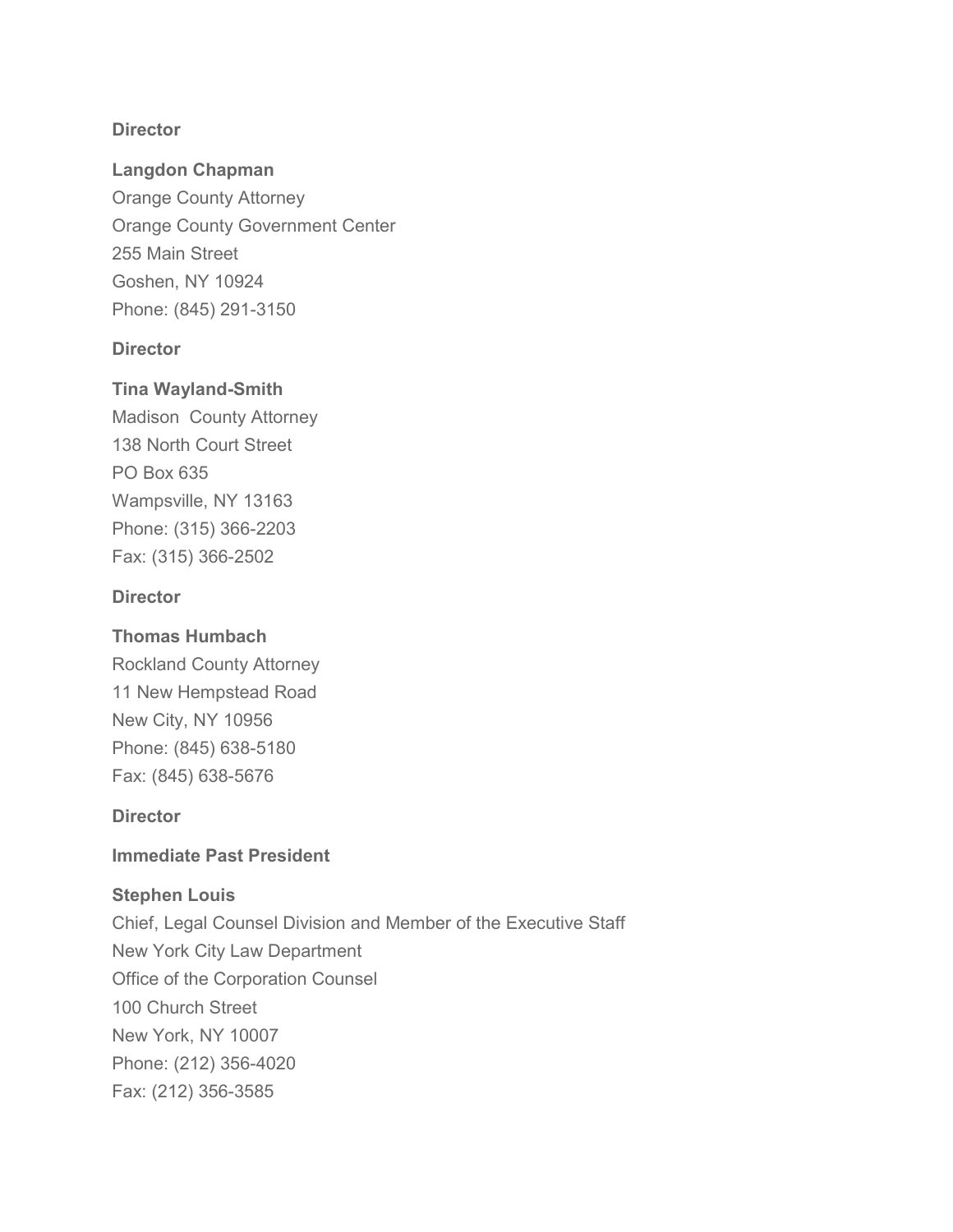# **Past Past President\***

# **Ellen Leary Coccoma**

Otsego County Attorney County Office Building 197 Main Street Cooperstown, New York 13326 Phone: (607) 547-4208 Fax: (607 547-7572

# **Treasurer**

# **Stephen M. Abdella**

Chautauqua County Attorney Chautauqua County Law Department Gerace Office Building 3 North Erie Street Mayville, NY 14757 Phone: (716) 753-4247 Fax: (716) 753-4129

# **Secretary**

**Arthur L. James, III** Ontario County Ontario County Court House 27 North Main Street, 4th Floor Canandaigua, NY 14424 Phone: (585) 396-4411 Fax: (585) 396-4481

**The Board of Directors is composed of the President, the three Vice-Presidents, Secretary, Treasurer, immediate past President, and the four Directors. All serve for a one year term except the Directors, who serve two year terms. Two are elected in odd-numbered years, and two in even numbered years.**

**The President and Vice-Presidents must be county attorneys or NYC corporation counsel or the latter's designee. Limit of one board member per county, except NYC, which may have two. "The Association shall endeavor to appoint at least one member of the board from each of the judicial departments in the state."**